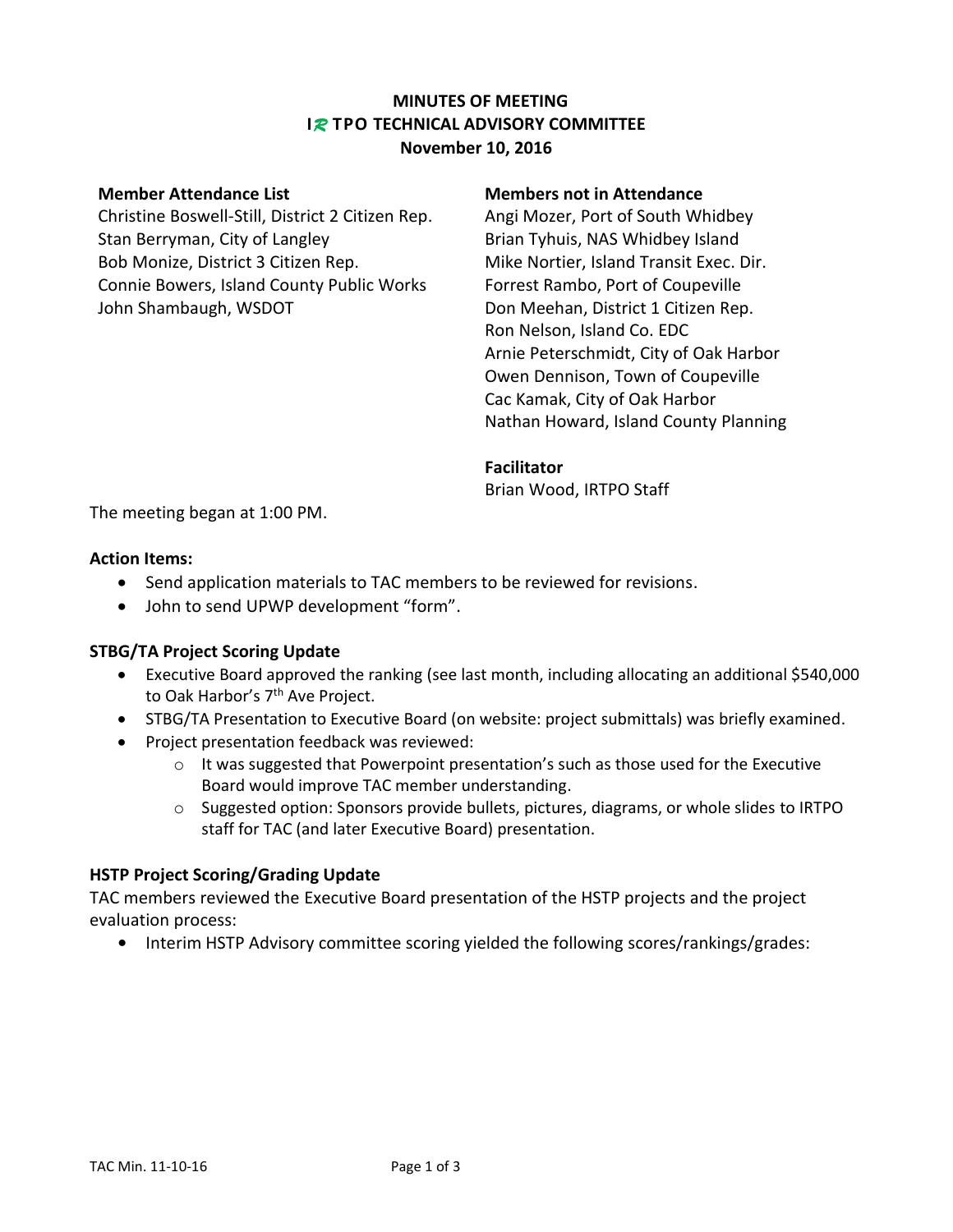| <b>Project</b>                                                |      |                | Score Rank Grade |
|---------------------------------------------------------------|------|----------------|------------------|
| <b>Island County: HSTP Planning Grant</b>                     | 99.8 | 1              | A                |
| Island Transit: Mobility Management Specialist                | 88   | $\overline{2}$ | А                |
| nd Transit: North Sound Regional Connector Operations Funding | 86.9 | 3              | A                |
| Vanpool Replacement Vehicles                                  | 80.8 | 4              | в                |
| Island Transit: Light-Duty Narrow Buses                       | 74.1 | 5              | В                |
| Island Transit: Light-Duty Buses                              | 73.5 | 6              | в                |
| Island Transit: Medium-Duty Buses                             | 71.3 | 7              | c                |
| Island Transit: Heavy-Duty Buses                              | 65.1 | 8              | c                |
| Bus Pullouts (Jacobs Rd and Quail Trail Ln)                   | 57.2 | 9              | c                |
| Fareboxes                                                     | 53.8 | 10             | D                |
| Parts Washing Equipment 51.5                                  |      | 11             | D                |

**•** The Executive Board moved to swap Heavy Duty Buses with Light Duty Buses, which changed the grading. Also Parts Washing Equipment was swapped with Fareboxes (no grade change):

| Project                                                           | <b>Rank</b>    | Grade |
|-------------------------------------------------------------------|----------------|-------|
| Island County: HSTP Planning Grant                                | 1              | A     |
| Island Transit: Mobility Management Specialist                    | $\mathfrak{p}$ | A     |
| Island Transit: North Sound Regional Connector Operations Funding | 3              | A     |
| <b>Vanpool Replacement Vehicles</b>                               | $\overline{4}$ | B     |
| <b>Island Transit: Light-Duty Narrow Buses</b>                    | 5              | B     |
| <b>Island Transit: Heavy-Duty Buses</b>                           | 6              | B     |
| <b>Island Transit: Medium-Duty Buses</b>                          | 7              | C     |
| <b>Island Transit: Light-Duty Buses</b>                           | 8              | C     |
| Bus Pullouts (Jacobs Rd and Quail Trail Ln)                       | 9              |       |
| Parts Washing Equipment                                           | 10             | D     |
| Fareboxes                                                         | 11             | D     |

# **Project Application Process Review/Feedback**

Applications were provided at the meeting for review. Inconsistencies in the two different grant applications (STBG & TA) were discussed with the intention of improving the applications for future project calls.

- **•** A list of WSDOT input field items from the Statewide Transportation Improvement Program web interface was presented as candidate application items to aid in project input.
- **•** It was suggested that checkboxes should be used when possible to reduce errors and time required to complete applications.
- **•** Application development was suggested as a candidate activity for the next TAC meeting.

# **IRTPO Staff Positions Discussion**

- **•** It was noted that many RTPO's define staff positions that are provided to the RTPO by the Lead Agency.
- **•** Transportation Planner is one position that could be defined.
- **•** IRTPO Director was a second proposed position: